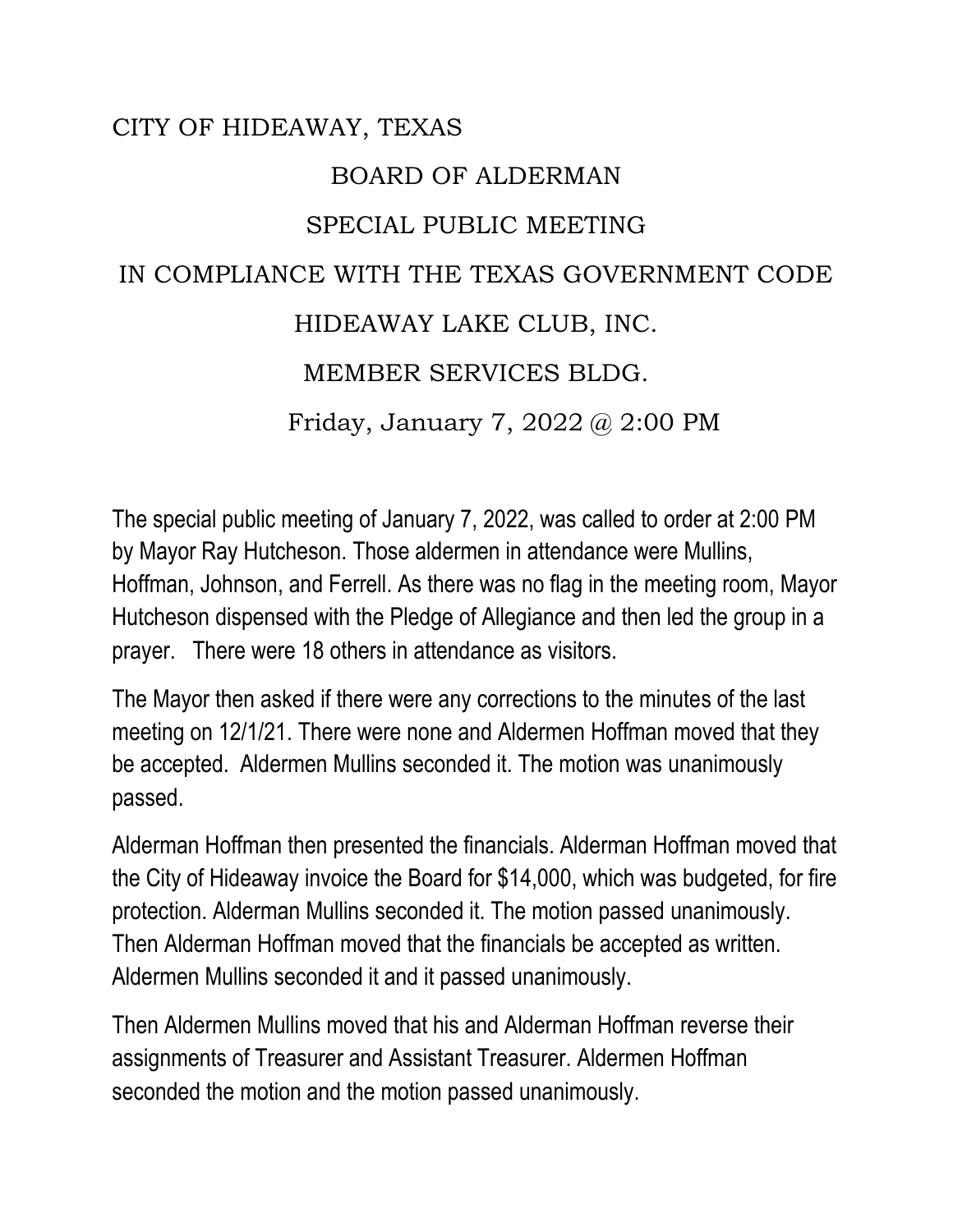Alderman Ferrell was then asked to give an update on our seeking to be certified as an "Authorized Agent" by the TECQ for septic system regulation. She gave an overview of where the City had been and where we are now for the visitors. Aldermen Ferrell said she felt that Alderman Mullins proposal that he has been working on to implement this plan was excellent. She said that she had heard some people say that their septic systems were grandfathered in. per Smith County that is not so. When a septic system fails, it must be replaced.

The Mayor then asked if all the Aldermen had reviewed the resolution that was sent out on Hideaway pursuing the steps required by TECQ to becoming an Authorized Agent for onsite septic facilities. The purpose of this is to protect our property values, our lakes, and the public health of our citizens. The concentration of septic systems in our city is the largest in the state. After some discussion Aldermen Mullins moved to accept the Resolution #2022-01 as stated. Aldermen Ferrell seconded the motion. The Mayor called for a vote. The vote was three in favor and one against. (Hoffman)

The Mayor then asked if the Aldermen had reviewed the resolution for adoption of a property tax for the City of Hideaway. Aldermen Mullins moved that the resolution be adopted as written and Aldermen Johnson seconded the motion. The Mayor then called for discussion. Aldermen Mullins reminded the Aldermen that this tax would be used for any monetary needs that came about as a Registered Agent, used as a history of money management in order to get grants, for an emergency alert system, for the city to take over the fire protection fees, and/or for a possible sewer system. Aldermen Mullins moved that the voting on this resolution be postponed until the next city meeting February 18<sup>th</sup>, Aldermen Hoffman seconded the motion and it passed unanimously.

The meeting was adjourned at 3:00 pm.